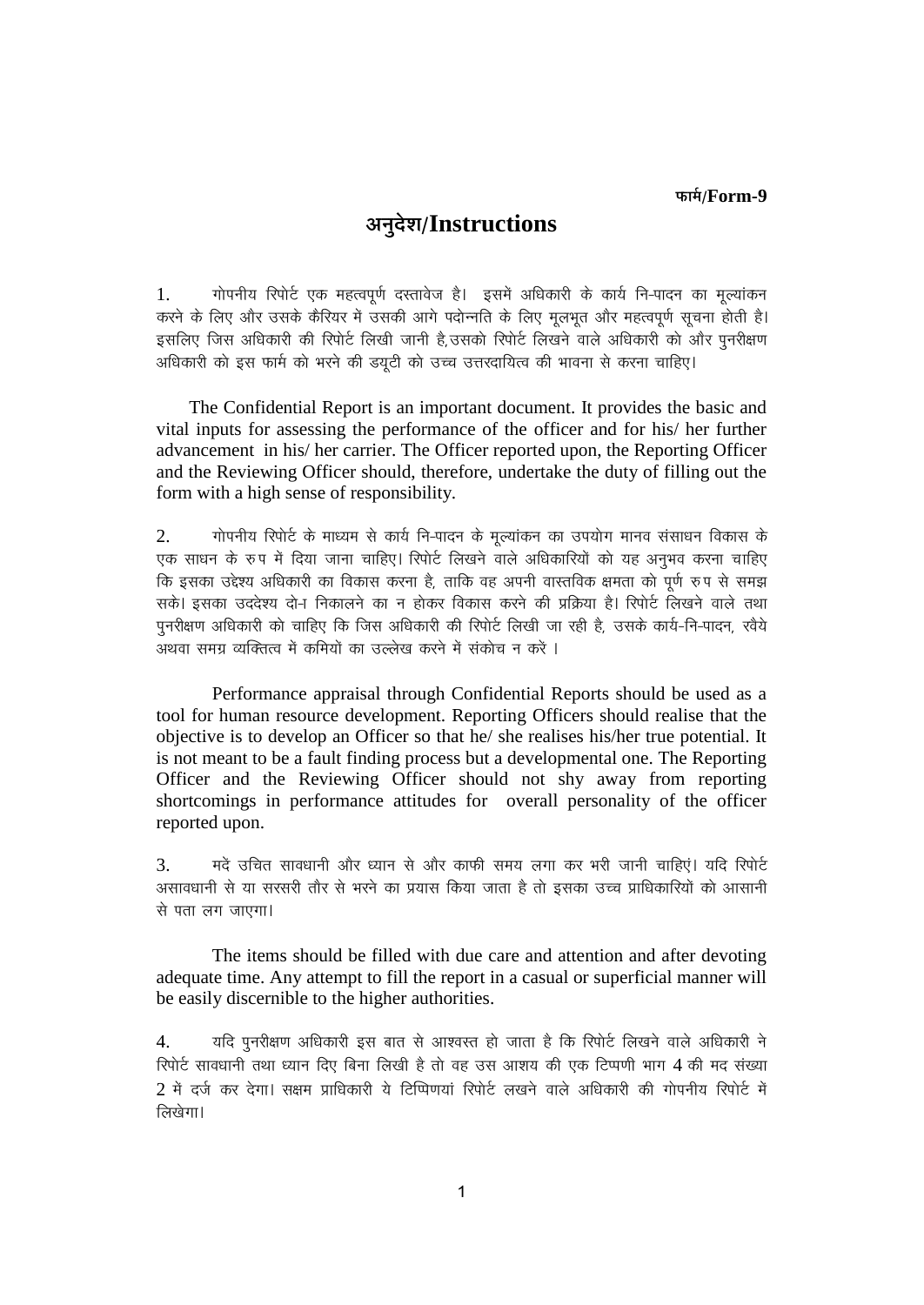If the Reviewing Officer is satisfied that the Reporting Officer had made the report without due care and attention he/she shall record a remark to that effect in item 2 of Part IV. The competent Authority shall enter the remarks in the Confidential Roll of the Reporting Officer.

प्रत्येक उत्तर वर्णनात्मक रुप से दिया जाएगा। उपलब्ध कराए गए स्थान से उत्तर की वांछित  $5<sub>1</sub>$ लम्बाई का पता चलता है। शब्दों तथा पदों को सावधानी से चूना जाना चाहिए और उनके प्रयोग से उत्तर लिखने वाले अधिकारी का वास्तिवक अभिप्राय प्रकट होना चाहिए। कृपया सुस्प-ट तथा सरल भा-ाा का प्रयोग करें। किसी भी विशि-टता के सम्मुख अपनी-अपनी टिप्पणियां देते समय ''उत्कृ-ट'', ''बहुत अच्छा'', ''अच्छा'' ''सामान्य'', ''सामान्य से नीचे'' जैसे बहु-प्रयोजनीय शब्दों का प्रयोग नहीं करना चाहिए।

Every answer shall be given in a narrative form. The space provided indicates the desired length of the answer. Words and phrases should be chosen carefully and should accurately reflect the intention of the officer regarding the answer, please use unambiguous and simple language. Please do not use omnibus expressions like 'outstanding', 'very good', 'good', 'average', 'below average' while giving your comments against any of the attributes.

रिपोर्ट लिखने वाला अधिकारी वर्-ा के आरम्भ में ऐसे हरेक अधिकारी के लक्ष्य निर्धारित करेगा. 6. जिनकी रिपोर्ट उसके द्वारा वर्न में लिखी जानी है। यदि कोई अधिकारी रिपोर्ट से संबंधित वर्न में नई नियुक्ति का कार्यभार संभालता है तो ऐसे लक्ष्य, उद्देश्य नई नियुक्ति के कार्य संभालने के समय नियंत किए जाऐंगे। दोनों ही संबंधित अधिकारियों को नियत किए गए लक्ष्यों की स्प-ट जानकारी तथा ज्ञान होना चाहिए।

The Reporting Officer shall in the begining of the year, assign targets to each of the officers with respect to whom he is required to report upon for completion during the year. In the case of an officer taking up a new post in the course of the reporting year, such targets/goals shall be set at the time of assumption of the new charge. The tasks/targets set out should clearly be known and understood by both the officers concerned.

यद्यपि कार्य-नि-पादन का मूल्यांकन व-ी की समाप्ति पर किया जाता है, परन्तु इस बात को ध्यान 7. मे रखकर कि वह मानव संसाधन के विकास का साधन हो. रिपोर्ट लिखने वाले अधिकारी को नियमित अंतरालों पर कार्य-नि-पादन की समीक्षा करनी चाहिए और सलाह आदि के रुप में आवश्यक सुधारात्मक उपाय करने चाहियें।

Although performance appraisal is a year-end exercise, in order that it may be a tool for human resource development, the Reporting Officer should at regular intervals review the performance and take necessary corrective steps by way of advice, etc.

मुल्यांकन करने वाले हरेक अधिकारी का यह प्रयत्न होना चाहिए कि जिस व्यक्ति के कार्यों का 8. मूल्यांकन किया जा रहा है, उसके कार्य-नि-पादन, आचरण, व्यवहार तथा क्षमता का यथासंभव सही-सही चित्र प्रस्तुत किया जाए।

It should be the endeavor of each appraiser to present the trust possible picture of the appraisee in regard to his/her performance, conduct, behaviour and potential.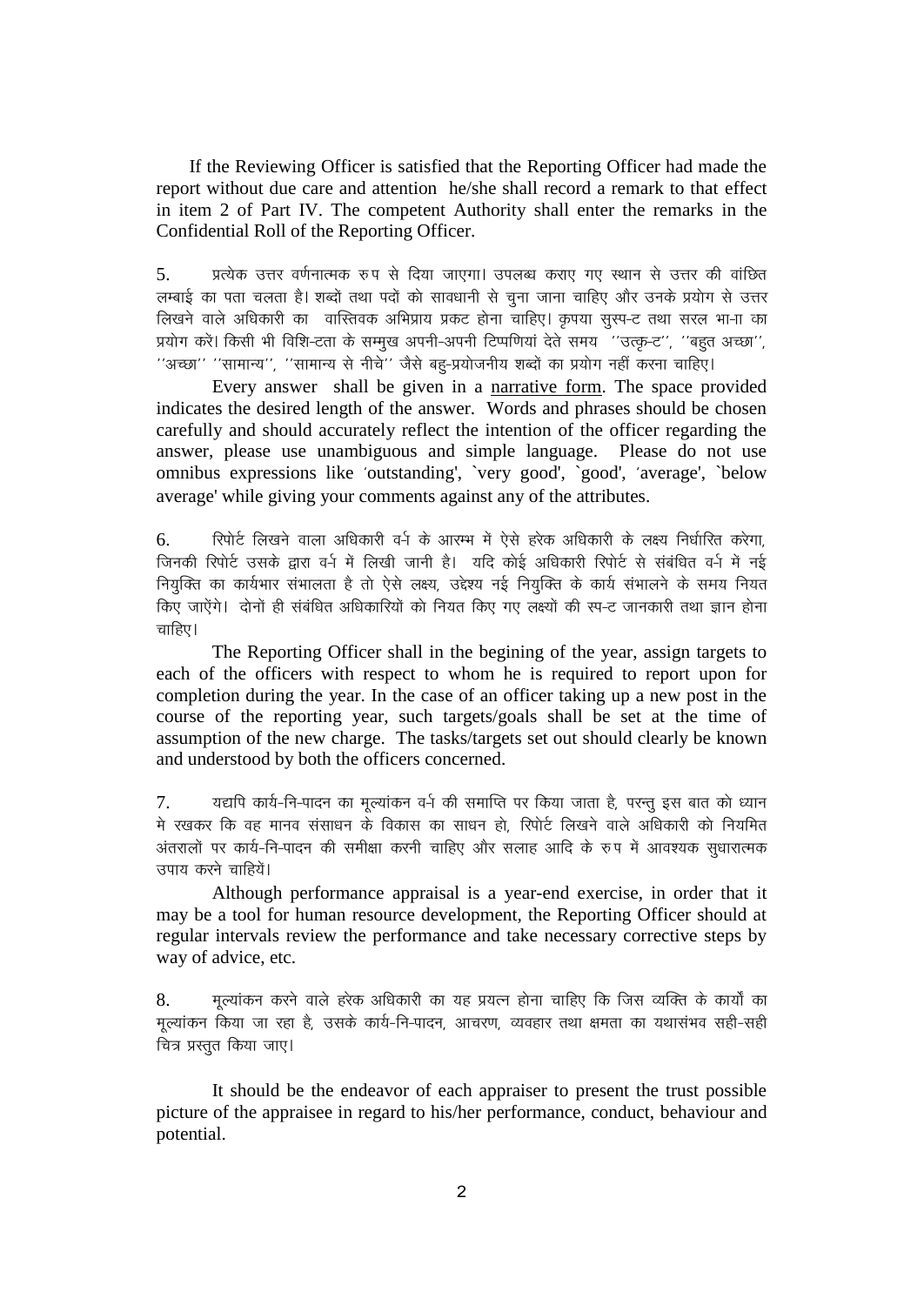जिस व्यक्ति के काम का मूल्यांकन किया जा रहा है, उसका मूल्यांकन, रिपोर्ट की अवधि में उसके 9. कार्य नि-पादन तक ही सीमित होना चाहिए।

Assessment should be confined to the appraisee's performance during the period of report only

एक ही रैंक के कुछ पद दुसरों की तुलना में अधिक उपसाध्य हो सकते हैं। किसी एक ही पद में  $10<sub>l</sub>$ दबाव और भार समय-समय पर अलग-अलग हो सकता है। मुल्यांकन में इन तथ्यों को ध्यान में रखा जाना चाहिए और इन पर यथोचित टिप्पणी की जानी चाहिए।

Some posts of the same rank may be more exacting than others. The degree of stress and strain in any post may also vary from time to time. These facts should be borne in mind during appraisal and should be commented upon appropriately.

जन-संपर्क से संबंधित मदों की रपोर्ट लिखने वाले अधिकारी द्वारा केवल वही भरा जाएगा, जहां  $11.$ पर जिस अधिकारी की रिपोर्ट लिखी जानी है. उसके कर्त्तव्य इस प्रकार के हैं कि वह जनता के साथ संपर्क में आते हैं।

The item relating to Public Relations need to be filled in by the Reporting Officer only where the duties of the Officer reported upon are such that he/she comes in contact with members of the public.

टिप्पणी/Note : सत्यनि-ठा से संबंधित मद को भरने के लिए निम्नलिखित कार्य-विधि का पालन किया जाना चाहिए/The following procedure should be followed in filling up the items relating to integrity:

यदि अधिकारी की सत्यनि-ठा में कोई संदेह नहीं है तो ऐसा उल्लेख किया जाए।/If the  $(1)$ officer's integrity is beyond doubt, it may be so stated.

यदि कोई संदेह या शंका हो तो मद खाली छोड़ दी जानी चाहिए और निम्नलिखित कार्यवाही की  $(2)$ जानी चाहिए/If there is any doubt or suspicion, the item should be left blank and action taken as under:

- एक अलग गुप्त टिप्पणी लिखकर उस पर अनुवर्ती कार्यवाही की जानी चाहिए। इस टिप्पणी की  $(\overline{\sigma})$ प्रति गोपनीय रिपोर्ट सहित ऊपर के वरि-ठ अधिकारी को भी भेजी जानी चाहिए जो यह सुनिश्चित करेगा कि अनुवर्ती कार्यवाही शीघ्र की जाए। जिन मामलों में सत्यनि-ठा को प्रमाणित करना या गोपनीय टिप्पणी दर्ज करना संभव न हो वहां रिपोर्ट लिखने वाले अधिकारी को स्थिति के अनुसार यह उल्लेख करना चाहिए कि या तो उसने अधिकारी का कार्य काफी समय तक नहीं देखा है जिससे कि वह निश्चित राय कायम कर सके या उसने अधिकारी के विरुद्ध कोई ऐसी बात नहीं सुनी है।
- A separate secret note should be recorded and followed up. A copy of the  $(a)$ note should also be sent together with the Confidential Report to the next